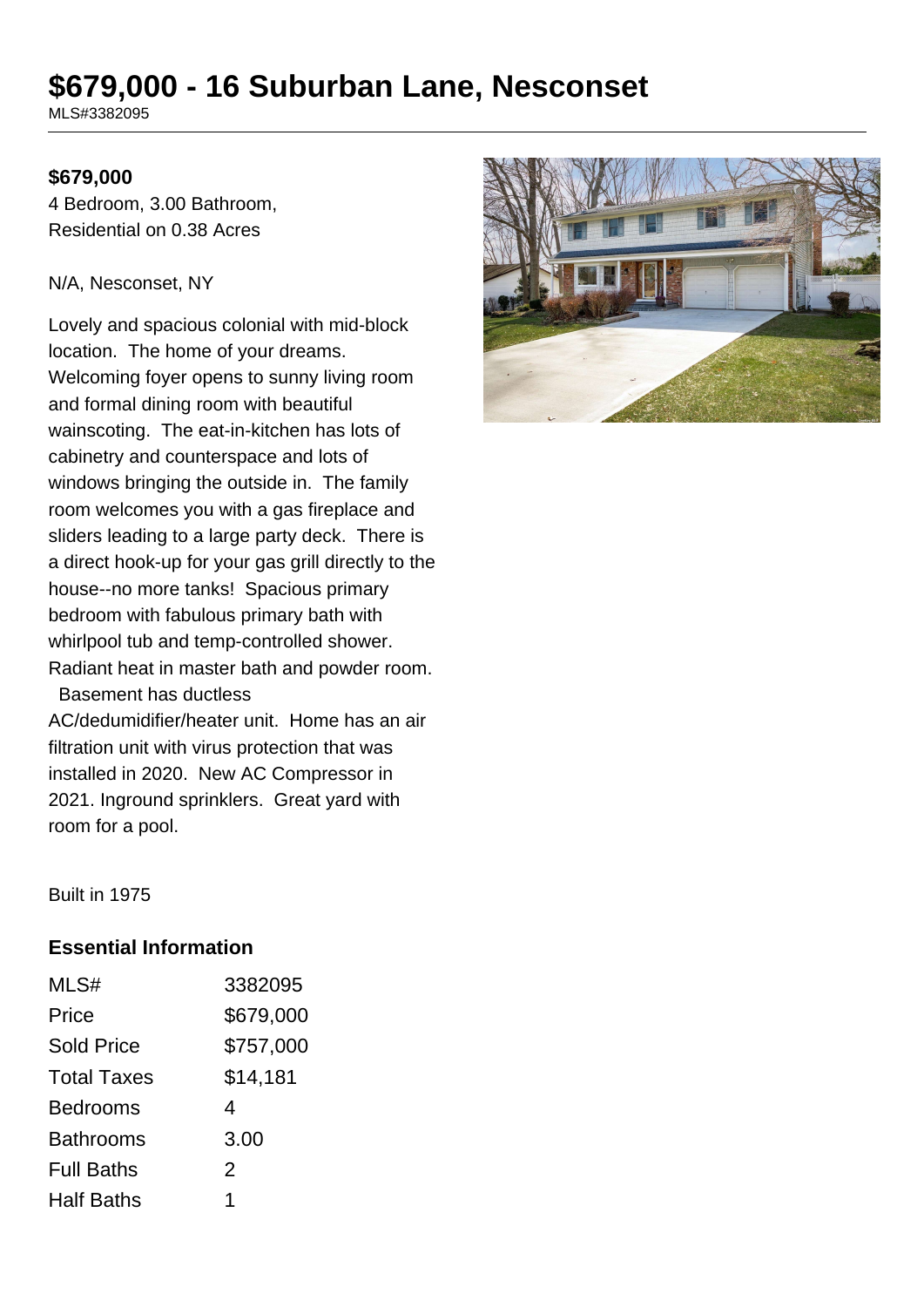| Lot Square Footage16,552     |                                                                                                  |
|------------------------------|--------------------------------------------------------------------------------------------------|
| Acres                        | 0.38                                                                                             |
| <b>Year Built</b>            | 1975                                                                                             |
| <b>Type</b>                  | <b>Residential</b>                                                                               |
| Sub-Type                     | <b>Single Family Residence</b>                                                                   |
| <b>Style</b>                 | Colonial                                                                                         |
| <b>Status</b>                | Closed                                                                                           |
| <b>Community Information</b> |                                                                                                  |
| <b>Address</b>               | 16 Suburban Lane                                                                                 |
| Subdivision                  | N/A                                                                                              |
| City                         | <b>Nesconset</b>                                                                                 |
| County                       | <b>Suffolk</b>                                                                                   |
| <b>State</b>                 | NY                                                                                               |
| Zip Code                     | 11767                                                                                            |
| <b>Amenities</b>             |                                                                                                  |
| Parking                      | Private, Driveway, 2 Car Attached, Attached                                                      |
| # of Garages                 | $\overline{2}$                                                                                   |
| Garages                      | Private, Driveway, 2 Car Attached, Attached                                                      |
|                              |                                                                                                  |
| <b>Interior</b>              |                                                                                                  |
| Interior                     | Hardwood                                                                                         |
| <b>Interior Features</b>     | Den/Family Room, Eat-in Kitchen, Master Bath, Entrance Foyer, Formal<br>Dining Room, Powder Room |
| Appliances                   | Dishwasher, Dryer, Oven, Washer, Humidifier, Wine Cooler                                         |
| Heating                      | Natural Gas, Baseboard, Hot Water, Radiant                                                       |
| Cooling                      | Central Air, Ductless                                                                            |
| Fireplace                    | Yes                                                                                              |
| # of Fireplaces              | 1                                                                                                |
| Has Basement                 | Yes                                                                                              |
| <b>Basement</b>              | <b>Walk-Out Access, Partial</b>                                                                  |
| <b>Exterior</b>              |                                                                                                  |
| <b>Exterior</b>              | Frame, Shingle Siding                                                                            |
| <b>Exterior Features</b>     | Sprinkler Lawn System                                                                            |
| <b>Windows</b>               | Skylight(s)                                                                                      |

# **School Information**